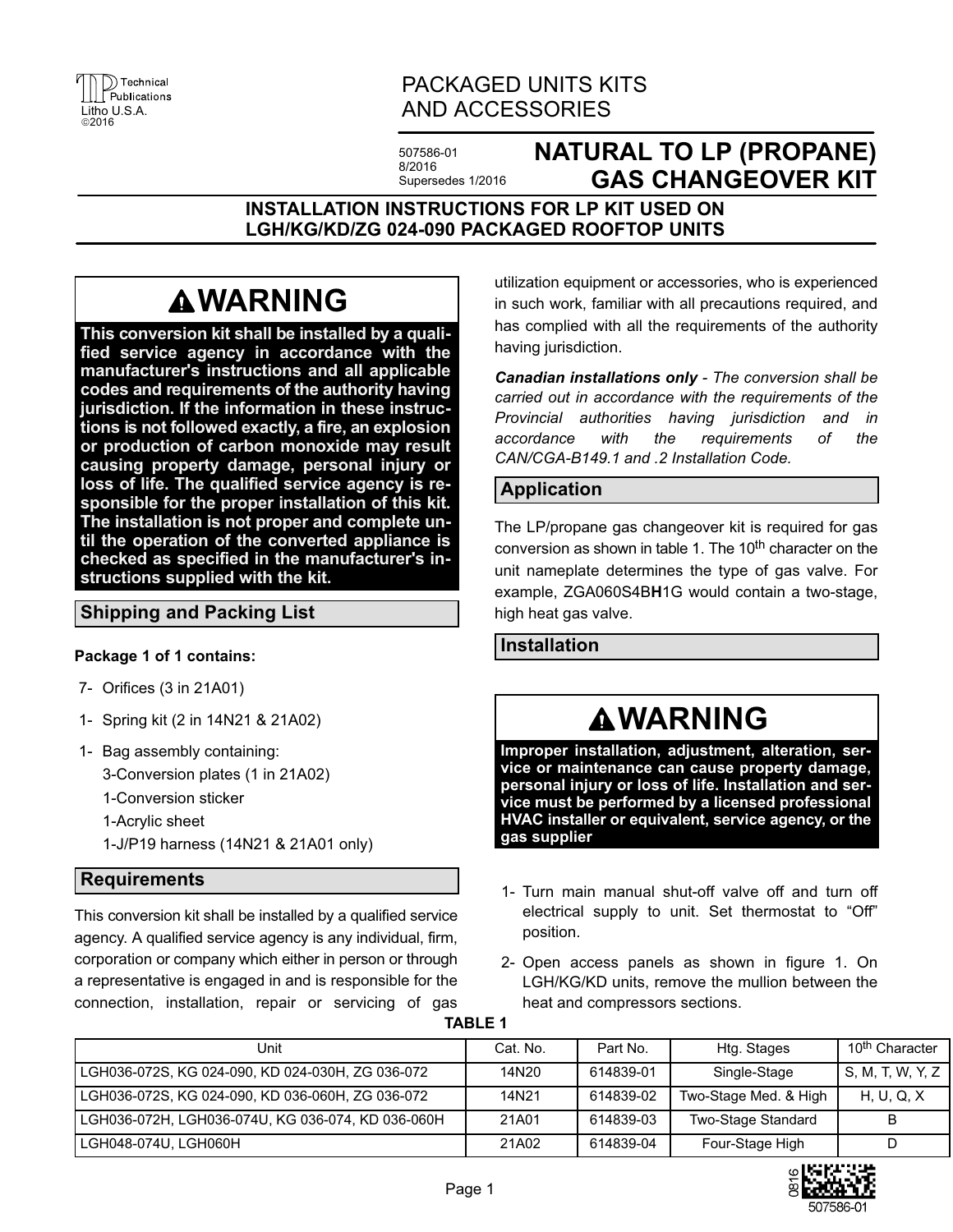<span id="page-1-0"></span>

**FIGURE 1**

# **ACAUTION**

**Danger of sharp metallic edges. Can cause injury. Take care and wear protective clothing when servicing unit to avoid accidental contact with sharp edges.**

*IMPORTANT-The gas supply shall be shut off prior to disconnecting the electrical power, before proceeding with this conversion.*

- 3- Remove and retain four screws securing manifold to burner box; remove manifold. See figure 2, [3,](#page-2-0) or [4](#page-2-0).
- 4- Remove orifices from manifold and install the orifices provided in kit. Unit will have 3, 5, or 7 burners. Replace only the orifices which have a burner installed.

On four-stage units only, the two left orifices are 0.050": and the right five orifices are 0.052". See figure [4](#page-2-0) for proper orifice placement.

#### **CAUTION - Tighten orifices with pipe threads to 6.25 ft.lbs. Do not overtighten.**

*IMPORTANT - Do not use thread compound on gas orifices.*

- 5- Replace the manifold and secure with retained screws.
- 6- Install spring kit as shown in figure [5](#page-3-0) for single-stage gas valves, figure [6](#page-3-0) for two-stage and four-stage White Rodgers gas valves, and figure [7](#page-3-0) for two-stage Honeywell gas valves. Also refer to the manufacturer's instructions provided with spring kit. When installing 14N21 kit, discard the unused spring kit.



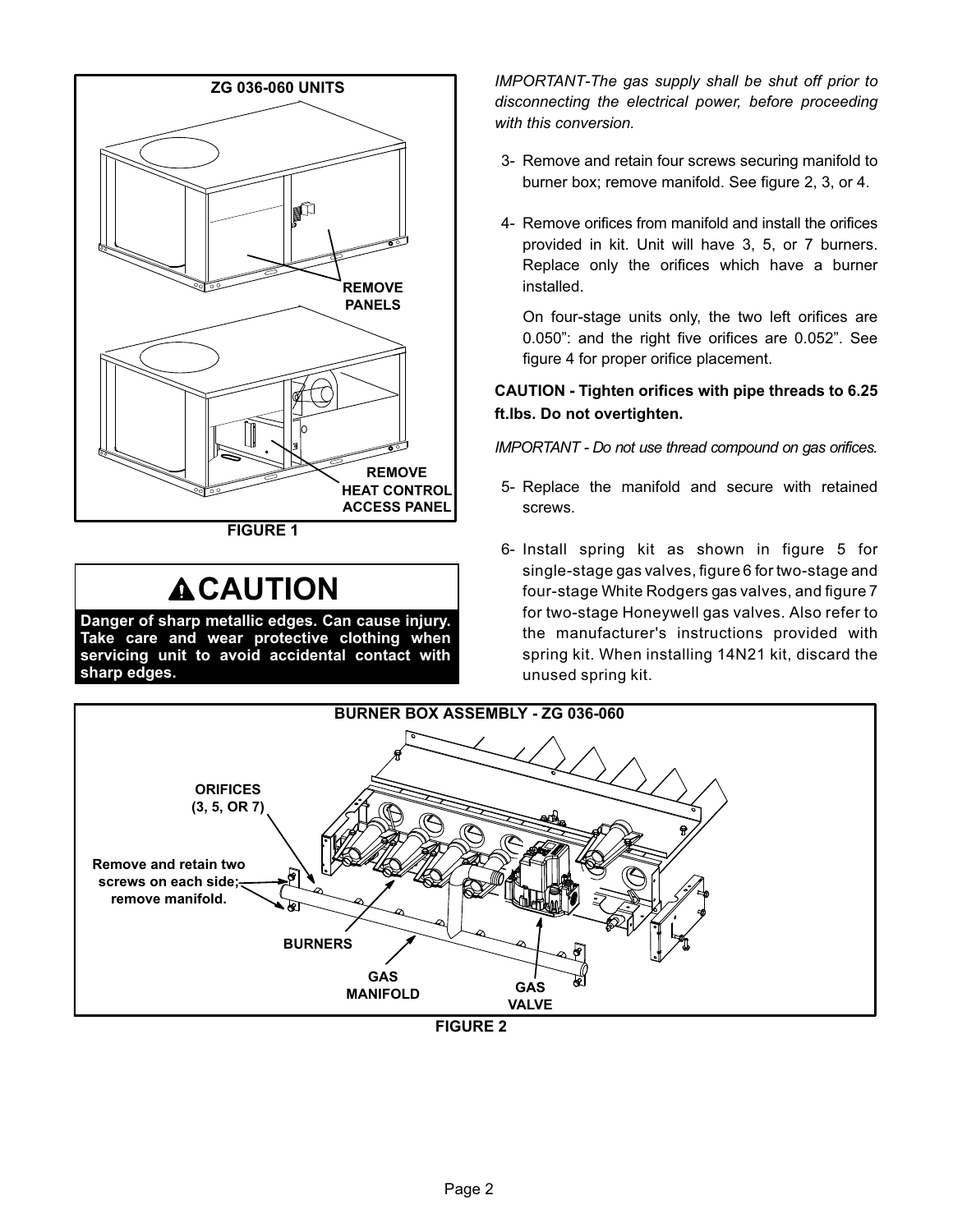<span id="page-2-0"></span>

**FIGURE 3**



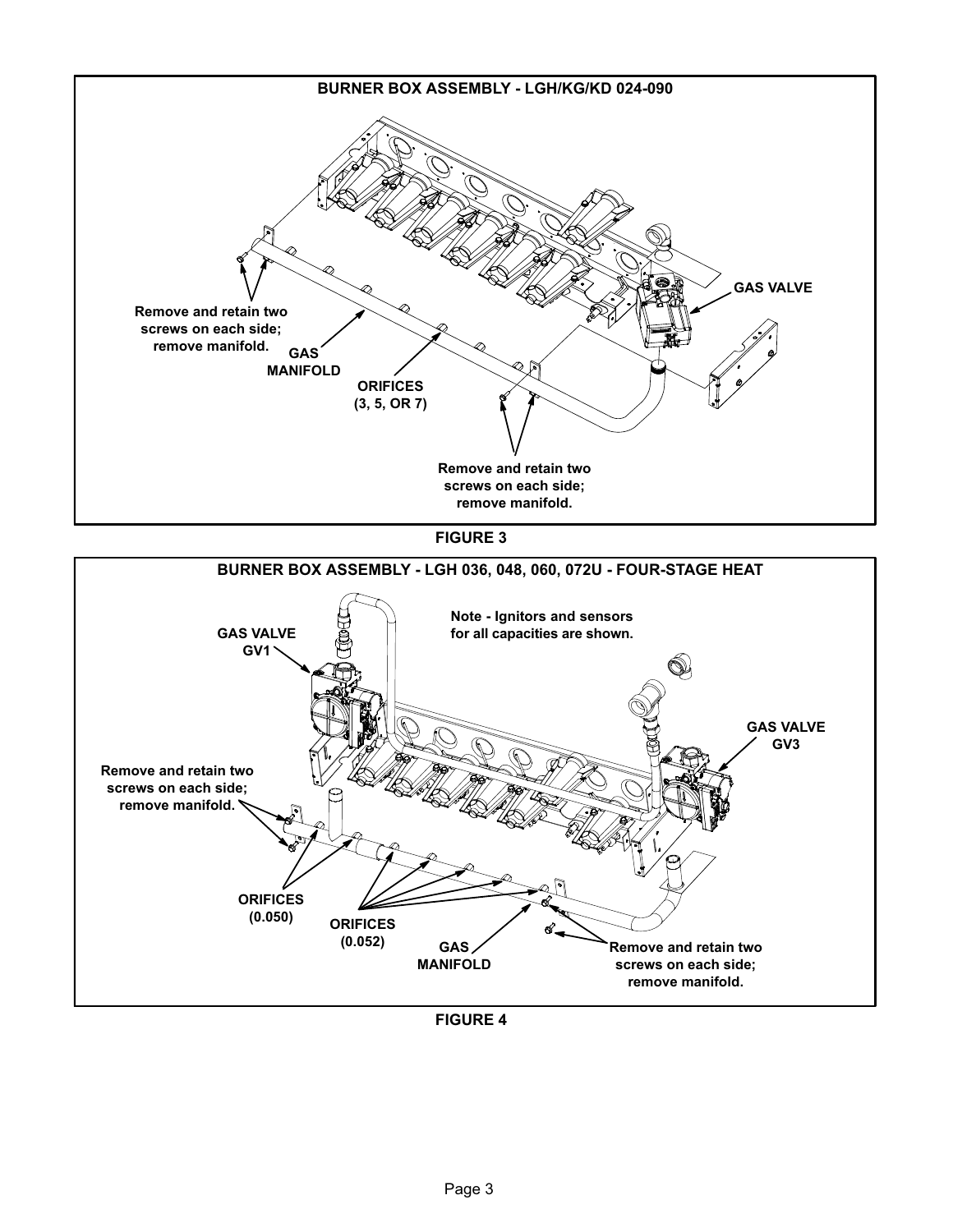#### **CONVERTING SINGLE-STAGE GAS VALVE (Natural to LP)**

- <span id="page-3-0"></span>1. Remove regulator cap screw and pressure regulator adjusting screw.
- 2. Remove existing spring.
- 3. Insert replacement spring.
- 4. Install the new plastic pressure regulator adjustment screw so that the top of the screw is flush (level) with the top of the regulator. Turn the pressure regulator adjusting screw clockwise six complete turns, This adjustment provides a preliminary pressure setting of about 10.5" w.c. (2.6 kPa) for the LP regulator.
- 5. Check regulator setting either with a manometer or by clocking the gas meter.
- 6. Reinstall cap screw.



#### **FIGURE 5**

#### **CONVERTING TWO- & FOUR-STG. GAS VALVES (White Rodgers Natural to LP/Propane)**

- 1- Remove both high fire and low fire springs from the gas valve.
- 2- Replace both high fire and low fire springs with the provided LP springs color-coded white.
- 3- Install the high fire adjustment screw and adjust approximately 12 turns.
- 4- Install the low fire adjustment screw and adjust approximately 8 turns.
- 5- Install both regulator screw covers.



**FIGURE 6**

#### **CONVERTING TWO-STAGE GAS VALVE (Honeywell Natural to LP/Propane)**

- 1. Turn off the gas supply to the unit.
- 2. Remove the pressure regulator cover assembly. See the gas valve illustration below.
- 3. Remove the existing stem/spring assembly.
- 4. Insert the replacement stem/spring assembly.
- 5. Replace the pressure regulator cover assembly and tighten the screws.
- 6. Apply the conversion label to the gas control.

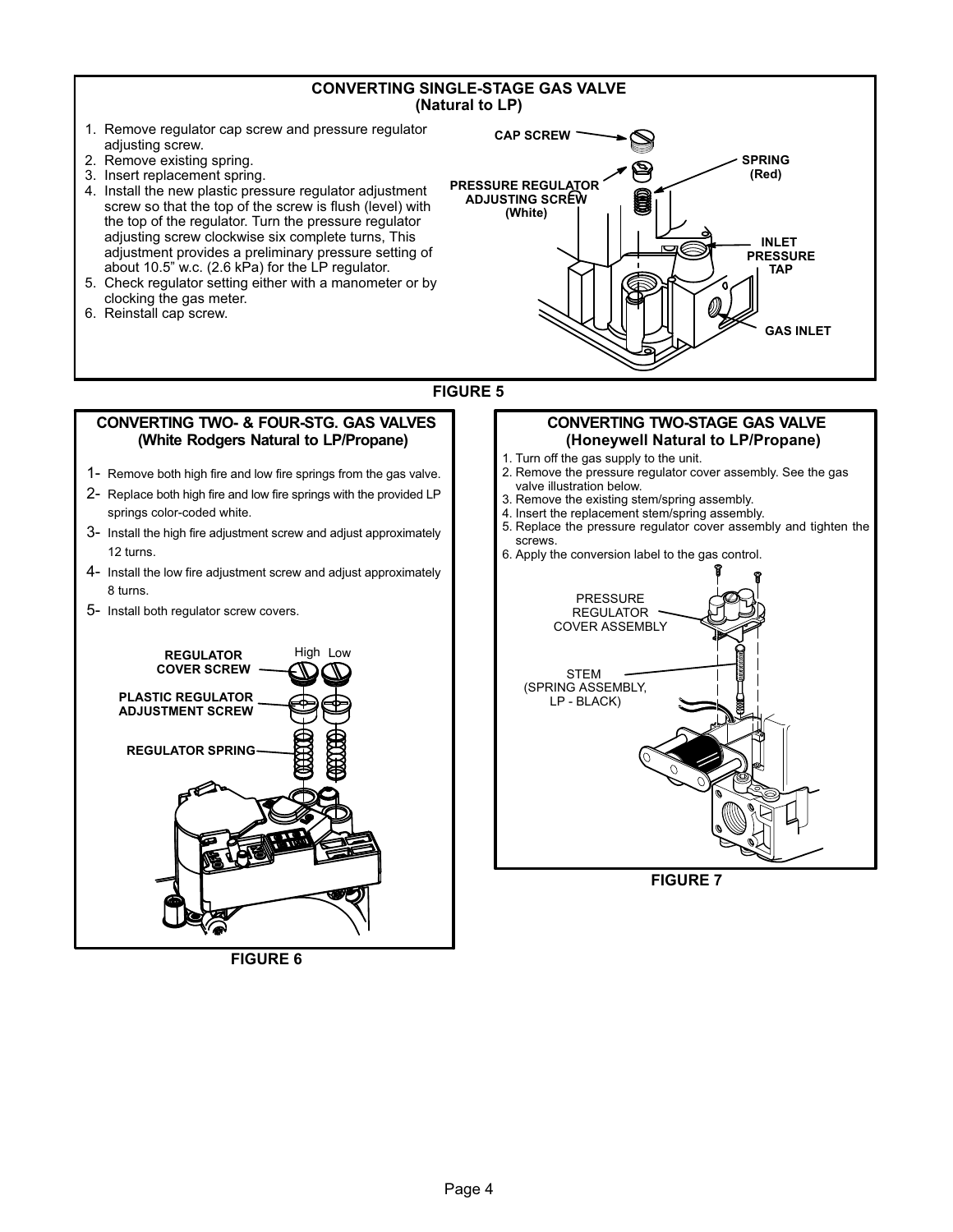## **Install J/P19 Jumper Harness**

#### **Two Stage Gas Valves Only**

- 1- Locate J19/P19 combustion air blower connectors in divider panel between heat and compressor sections.
- 2- Disconnect J19/P19.
- 3- Install kit harness between disconnected plugs. See figure 8.



**FIGURE 8**